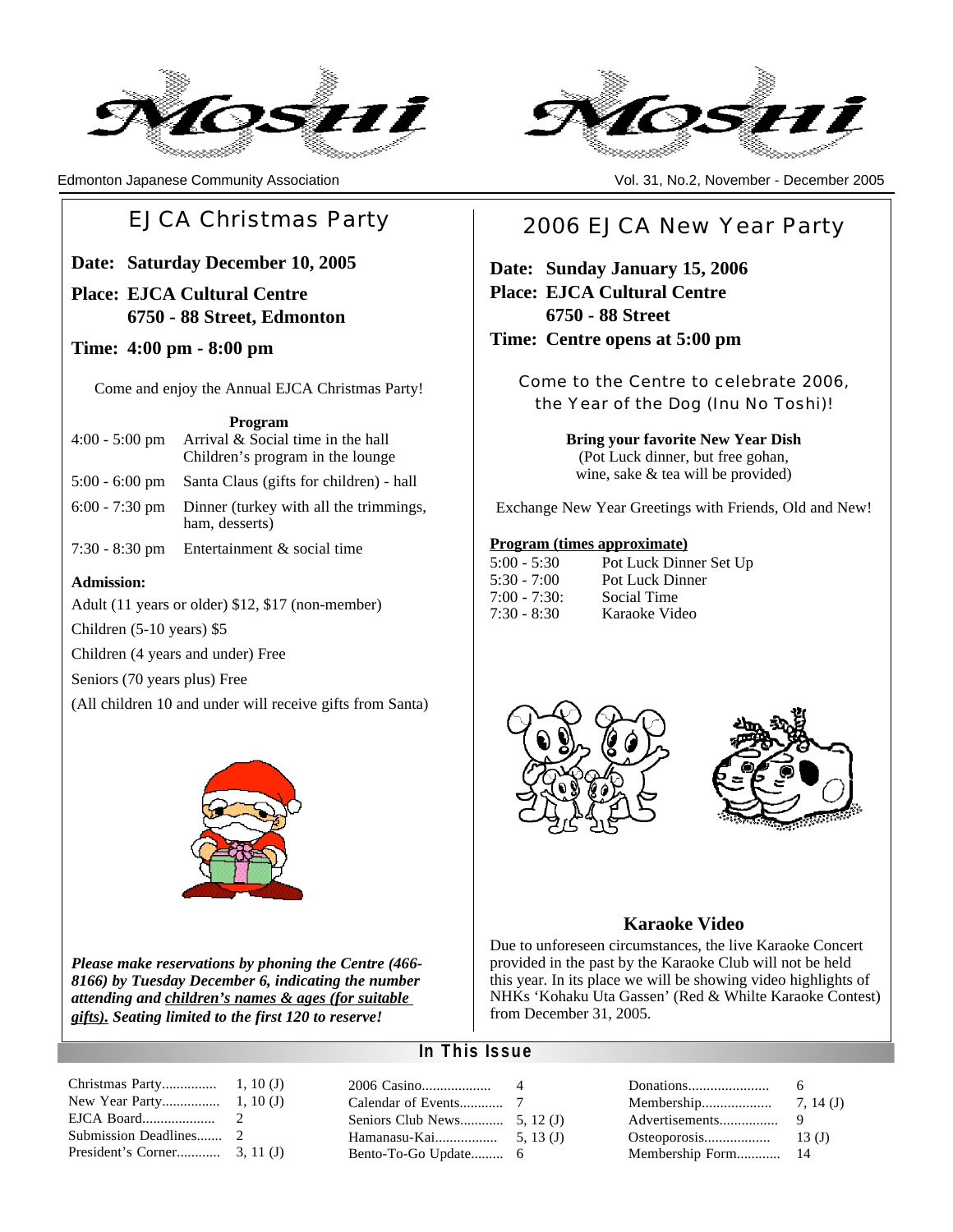# 2005 - 2006 EJCA Board of Directors & Committees

**President** Mike Murakami - 433-9029

**1st Vice-President** Cathy Tennant - 436-6291

**2nd Vice-President** Hideji Ono - 458-7269

**Secretary-Treasurer** Jim Hoyano - 437-7730

**Finance Committee** Wray Tsuji - 484-6291 Rick Hirata - 438-2747 Scott Sutton - 994-6519

**Seniors** Yumiko Hoyano - 437-7730

*Published by*

*Edmonton Japanese Community Association*

*Editorial Address: 6750 - 88 Street Edmonton, Alberta T6E 5H6 Tel: (780) 466-8166 Fax: (780) 465-0376* website: www.ejca.org

*English Section Editor: Jim Hoyano Japanese Section Editor: Yumiko Hoyano*

> *Support Staff: Soly Sawada Daiyo Sawada Sandy Nakashima Tom Nakashima*

*"Moshi Moshi is a publication of the Edmonton Japanese Community Association. Its objective is to disseminate information of interest to the Japanese community and those interested in Japanese culture, including announcements of upcoming events.*

**Sports & Youth** Yuri Nakano - 437-5294

**NAJC Committee** Mike Murakami - 433-9029

**Scholarships & Awards** Yoshiaki Hirata - 438-2747 Daiyo Sawada - 436-4797

**Japan Today School Program** Hideji Ono - 458-7269 Monica Johnson - 447-3092

**Membership** Joe Sumiya - 917-3356 Edie Nagata - 484-5495 Monica Johnson - 447-3092 **Wellness-In-Living Committee**

Yumiko Hoyano - 437-7730 Mike Murakami - 433-9029 Daiyo Sawada - 436-4797 Junichi Hashimoto - 437-5911 Aiko Murakami - 433-9029

**Joint Committee** Mike Murakami - 433-9029 Joe Sumiya - 917-3356 Sanae Ohki - 459-3862

**Past President** Yumiko Hoyano - 437-7730

**MEJCS Liaison** TBA

**JET Liaison** Monica Johnson - 447-3092

**Devonian Garden Advisory Committee** Hideji Ono - 458-7269 Wray Tsuji - 484-6291

## Deadline for Submissions for the Next Issue (Vol. 31, No. 3) is January 10 , 2006

Submission Deadlines for other upcoming issues:

Volume 31, No. 4 - March 10, 2006 Volume 31, No. 5 - May 10, 2006 Volume 31, No. 6 - July 10, 2006 Volume 32, No. 1 - September 10, 2006 Volume 32, No. 2 - November 10, 2006

## EJCA Mission & Vision Statements

## Mission

- To facilitate the development of an inclusive and vibrant Japanese Canadian Community within a multicultural Edmonton.
- To support the objectives of the National Association of Japanese Canadians by promoting respect and harmony among people of various cultures in the Edmonton area.

## Vision

• A dynamic and evolving community that sustains a sense of wellbeing built upon awareness of Japanese heritage in Canada.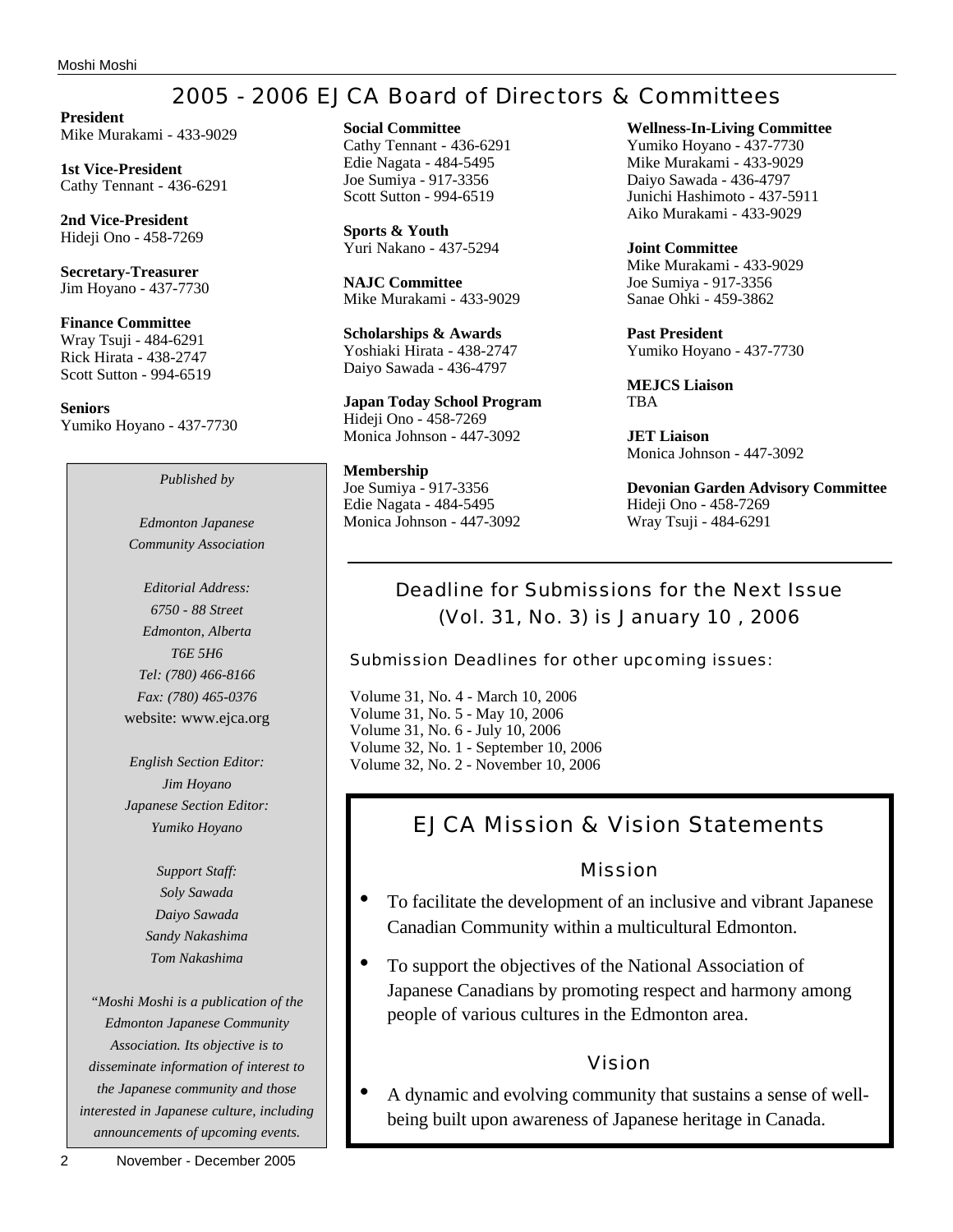## President's Corner

#### Mike Murakami

#### Hello Everyone!

November is the time of year when the prairie landscape seems especially still, in anticipation of the thick, enduring white blanket to come. Of course, it's about anticipating other things like Christmas, New Years, skating, shoveling snow, and driving slalom on icy, rutted streets. It's also the time when preparations for the Edmonton Japanese Community Association's Annual Christmas and New Years parties begin.

The EJCA Christmas party on December 10th featuring Santa, kids presents and delicious food is of course always a blast for the children. And the EJCA New Years party on January 15th, featuring great live entertainment by our very talented Karaoke Club, door prizes and a community potluck is always a gastronomic delight. Yummy!! So, be sure to start the New Year off right by attending the EJCA New Years party. Both Not-to-be-Missed events are super, informal ways for EJCA members, affiliated club members and newcomers to network and have fun together. Bring yourself, your friends and family to both parties. Everyone is welcome -- but be sure to RSVP early!!

On new beginnings… we had the occasion to welcome the new Vice-Consul Ms. Emi Mashiko to Edmonton and bid farewell to Consul General Takeuchi and his wife who are moving on to a new posting in Calcutta, India. We wish them all the very best in their new assignments!

Another great way to get to know other EJCA folk and connect to the community is through volunteering your help with community activities like the Annual Christmas and New Years parties and the EJCA Heritage Festival pavilion. Look for the "Growth Opportunities…" section in the next Moshi Moshi for volunteer activities that fit your taste and schedule. We always look forward to working with newcomers of all ages and cultural backgrounds to engage their unique talents and to get their perspective on things. After all, the Centre is more than just a building with a Japanese garden, it's a place of relationshipbuilding and mutual support, information sharing and friendships amongst youth, parents and other community members.

"Communities are places where each member can give something, where they can contribute something that they feel especially able to give, something that they are good at. The gift of each member is valued by the whole community and all gifts are unique and individual. The gift that community gives back to each member is that of a role and a connection." -Ed Margason

During the weekend of October  $1 - 2$ , EJCA was honoured to host the National Association of Japanese Canadians Annual General Meeting at our Centre. By all accounts from the NAJC delegates across Canada, the Edmonton-hosted AGM was a most pleasant experience and outstanding success. My incomplete thanks goes out to the hardworking volunteer food preparation team who did a fabulous job catering the delicious AGM banquet (which was a Dinner Theatre event), open to our entire community. The banquet consisting of BBQ'd Alberta steak, Taber corn and potatoes, salads and dessert was prepared by EJCA volunteer "caterers" – Soly Sawada, Sandy Nakashima, Scott Sutton, Monica Johnson, Michiko Kawashima, Edie Nagata and Cathy Tennant.

Special thanks to Mrs. Okamura and Ikebana student Noriko Oishi for creating a lovely abundance of Ikebana arrangements and floral table-decorations for the Main Hall and reception areas; to Wray Tsuji, Joe Sumiya and Rick Hirata for assisting in the kitchen and hall during the conference and dinner; to Dave Trautman, Zak Murakami and Jim Hoyano for arranging and manning the sound system; and to Mieko Ouchi, Jared Matsunaga-Turnbull and the Catalyst Theatre players for their evocatively entertaining banquet presentations of 'The Story of the Little Bird' and 'The Tofu Wars'. They received many rave reviews! It was great to see so many from the EJCA community, including some members we haven't seen for some time, come out to enjoy the evening together.

Enough cannot be said for the organizational skills of the NAJC AGM Planning Committee for arranging transportation, lodging, tours to West Edmonton Mall, the banquet, hotel hospitability room, and entertainment for the banquet – Yumiko and Jim Hoyano, Tak Ohki, Cathy Tennant, Monica Johnson, Daiyo Sawada, Joe Sumiya, Edie Nagata, Mike Murakami. Many thanks to the many hardworking participants whose names I have inadvertently omitted – Sorry. Congrats and well done everyone!!

It's amazing -- and sad -- to think that we're seeing in 2005 Canadian Muslim communities suffering racism created by war. We would have thought racism would be the top stupidity by now – but the reality is human memory is fragile. Regretfully, our Issei and Nissei remember all too well the ugly outcome from the politics of racism. The positive reaction from Issei and Nissei to the screening of the powerful film "Caught in Between – What We Call Home in Times of War" at the NAJC AGM, prompted Henry Kojima (NAJC President) to have a copy of the DVD sent to every NAJC chapter to share with their communities. EJCA in turn, will co-sponsor with the United Nations Association in Canaeen" – to be followed by a 20 min. Q & A during University of Alberta's International Week (January 30 – February 3). Its by practicing dialogue, we deny a victory to those who would attempt to use race to divide cultures.

The excellent documentary "Caught in Between" (www.caughtinbetween.org) - previously screened at the EJCA AGM - tells a story about people who have been made the enemy, questions "freedom" in the USA, and captures the power of people standing together to fight for civil liberties and human rights. The mixture of war and racism led to the Holocaust and the 1942-46 internment of 23,000 Japanese Canadians and 112,000 Japanese Americans. Post 9/11, 7/7 reactions and the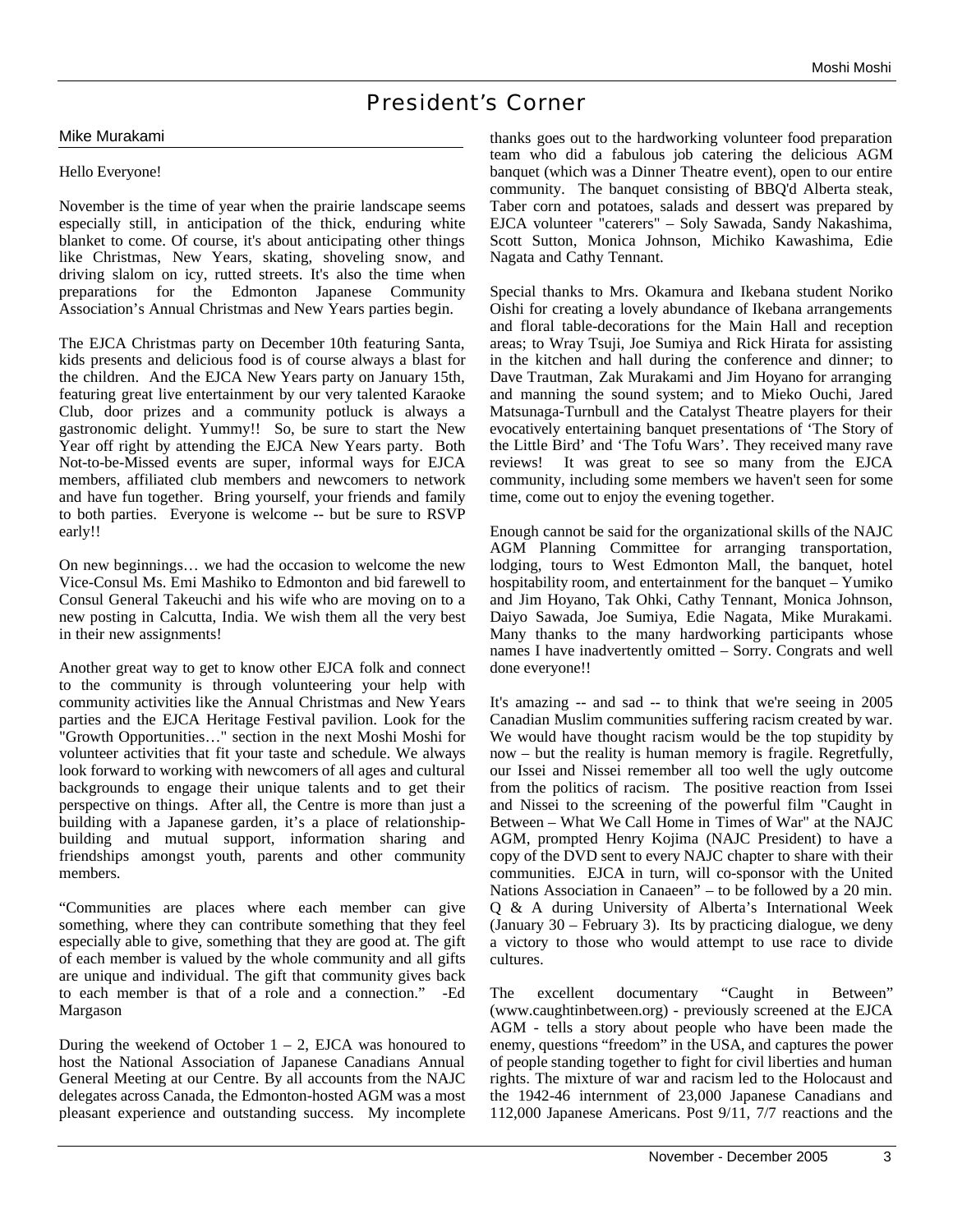"War on Terrorism" have caused Arab, Muslim and South Asian communities in Edmonton and elsewhere to fear backlashes and civil rights violations on parallels with those faced by Japanese Canadians 61 years ago. For those of you who want to see the film please check the International Week website @ www.international.ualberta.ca

The November 5th EJCA Board Retreat was an great opportunity for the Board to reflect on the Centre's present and future community programming in respect to how they support and sustain EJCA'S Mission and Vision. A lot of energy and good detailed thinking went into exploring ways to optimize the effectiveness of existing EJCA programs, and build partnerships with the aim -- to encourage the development of a dynamic and evolving community that sustains a sense of wellbeing built upon awareness of Japanese heritage in Canada -- by promoting respect and harmony among people of different backgrounds in multicultural Edmonton. Keep your eyes peeled for a brief summary of the Board Retreat in the next Moshi Moshi.

To do its job effectively, the Board needs to hear regularly from members of the community, so we invite you to continue providing comments and suggestions to any of us. We look forward to hearing from you!

On behalf of the EJCA Board, Seasons Greetings and Best Wishes to Everyone!



## Casino Volunteers Needed Again!

Our last Casino was December 5-6, 2003, and was a success thanks to you the volunteers. The proceeds from that Casino have been used to maintain our centre operations and for equipment for the hall and kitchen. We have been approved for our next casino as follows.

Dates: January 25-26, 2006 (Wednesday & Thursday) Location: Casino Edmonton (7055 Argyll Road)

Our application, along with the volunteer forms for key positions, must be submitted to Alberta Gaming by the end of the November, so please submit the volunteer forms as soon as possible. However, forms will still be accepted after that if you are unable to subit it by then. Forms are available at the Centre, or it can be e-mailed to you if that is more convenient (please contact Jim Hoyano <jkhoyano@shaw.ca>) Details and shift preferences can be worked out about 2 weeks before the casino dates. Thank you!

For more information, please contact one of the following: Dave Trautman at the Centre (466-8166, <office@ejca.org> Jim Hoyano (437-7730, <jkhoyano@shaw.ca>)

## Calendar of Upcoming Events

| December 10, 2005 | EJCA Christmas Party, at the Centre beginning at 4:00 pm                       |
|-------------------|--------------------------------------------------------------------------------|
| December 13, 2005 | EJCA Board meeting, at the Centre beginning at 7:00 pm                         |
| January 10, 2006  | EJCA Board meeting, at the Centre beginning at 7:00 pm                         |
| January 15, 2006  | 2006 EJCA New Year Party & Karaoke Concert, at the Centre beginning at 4:00 pm |
| January 25, 2006  | EJCA Seniors Club meeting, at the Centre beginning at 11:00 am                 |
| February 11, 2006 | Sukiyaki Dinner Night, at the Centre beginning at 5:30 pm                      |
| February 14, 2006 | EJCA Board Meeting, at the Centre beginning at 7:00 pm                         |
| February 22, 2006 | EJCA Seniors Club meeting, at the Centre beginning at 11:00 am                 |
| March 4, 2006     | Hinamatsuri celebration, at the Centre, times TBA                              |
| March 14, 2006    | EJCA Board Meeting, at the Centre beginning at 7:00 pm                         |
| March 22, 2006    | EJCA Seniors Club meeting, at the Centre beginning at 11:00 am                 |
| April 8, 2006     | Bazaar, Things Japanese Craft Sale, Japanese Food, at the Centre, times TBA    |
| May 13, 2006      | Japan Culture Day, at the Centre, times TBA                                    |
| June 10, 2006     | EJCA Barbecue, Picnic & Field Day, at the Centre, times TBA                    |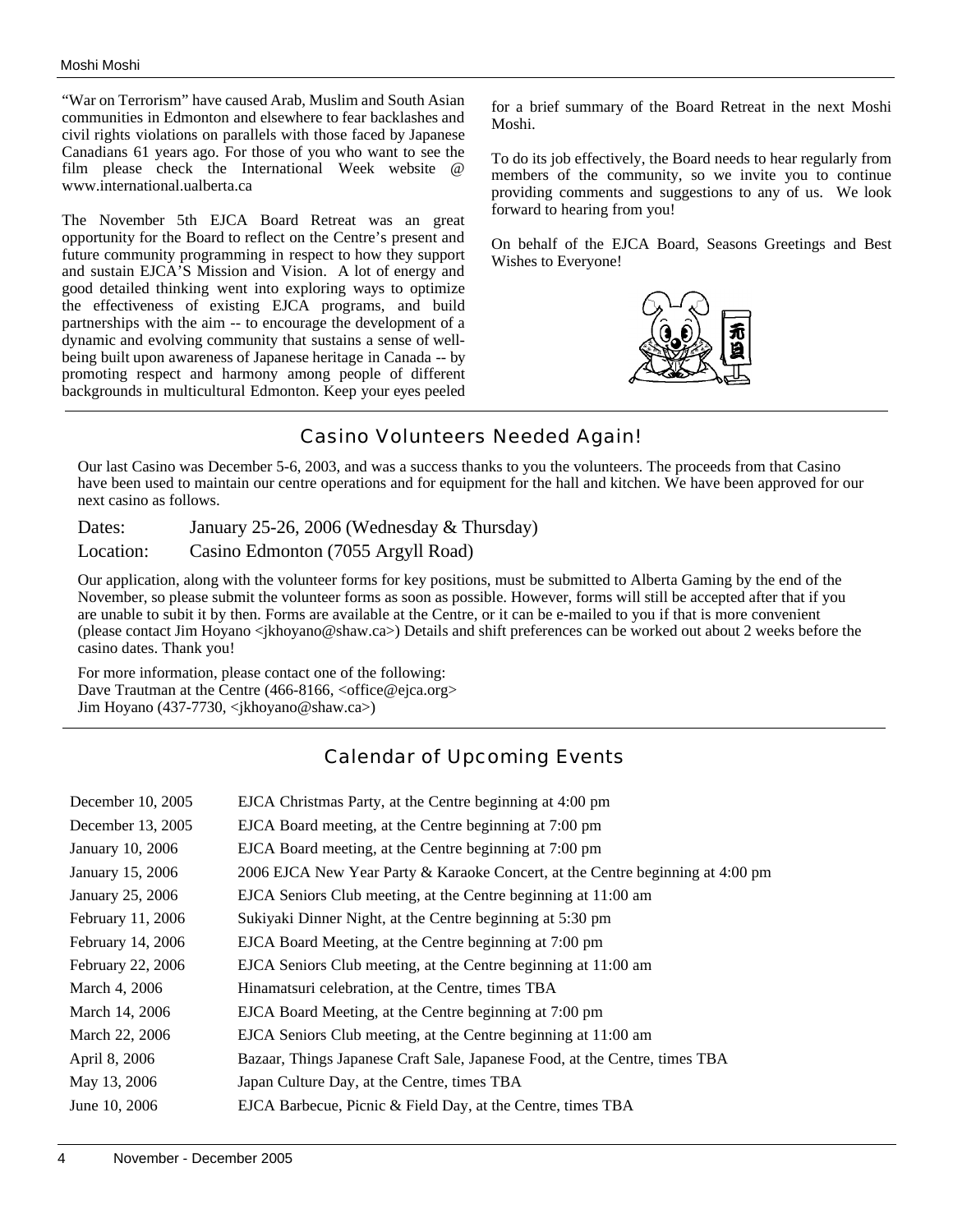## EJCA Seniors News

#### **Brainstorming the Future - Seniors Style**

The October Seniors' get-together really showed the creativity in the group! In order to get everyone in the idea-generating mood, the group was divided into four teams and everyone got a million dollars to spend on themselves.

We saw members cruising off to exotic places, flying to destinations **first-class,** buying dream homes and wisely investing … one team decided to pool their money and build a luxurious Seniors' Centre, complete with magnificently landscaped Japanese gardens and cascading waterfalls, first-class indoor and outdoor health facilities (gym, golf course, swimming pool), a theatre-auditorium, shops, a restaurant, o-furo and Japanese chef. I think we were all ready to move in, even before the group had finished describing their vision!

The members then used that same creative energy to brainstorm the future of their Seniors Group. After a lively discussion, each team shared their ideas which ranged from the "money-is-noobject-I've-got-a-million-dollars" projects to very practical, "wecan do-it-now" plans. From the pages of wonderful ideas, some common themes emerged and these priorities were:

#### **4 out of 4 groups**

- **1. Transportation** a bus or van would enable seniors to attend meetings and go on day/extended outings together.
- **2. Regular day outings and extended trips** for example, trips to the hot springs, lunch/dinner, the theatre, Japanese gardens, other Japanese Senior Clubs (with invitations to visit Edmonton), the cemetery, and mystery destinations.
- **3. Develop the Seniors Group Program** add regular activities to maintain or improve general fitness, an increased variety of games and recreational activities, craft classes, informal

conversational Japanese opportunities, and lots of outings.

**4. Seniors Housing -** look at options and work towards a retirement facility that provides opportunities to maintain Japanese culture, continues to involve families, and encourages physical and intellectual activity.

#### **3 out of 4 groups**

**5. Recruitment -** membership has increased over the last year but new members need to be recruited by contacting former members, making the program so interesting people won't be able to resist joining and using the Moshi Moshi to keep everyone updated on the group's activities.

Hopefully, in the near future, the Seniors Group will move on to the next steps of brainstorming each priority more specifically so that definite plans can be developed and implemented. Watch for updates!

For further information about the EJCA Seniors and their activities, the contacts are: Bob Motokado (President) - 456-8694 or Chizuko Kimura (Vice-President) - 406-0068

(Submitted by Cathy Tennant)

#### Monthly Meetings

The EJCA Senors Club meets on the 4th Wednesday of each month at the Centre beginning at 11:00 am. If you plan to attend please contact Ruby (475-7147) or Yoshiko (456-8694) one week before, so we know how many lunches to order. Cost of the lunch is \$8. Future meetings are January 25, 2006, February 22, 2006, March 22. 2006.

## From Hamanasu-kai...

Hamanasu-kai will be holding a Spring Craft Sale at the EJCA Centre on Saturday April 8, 2006.

The sale items will consist of Hamanasu-kai crafts and those of individuals who wish to sell their craft items.

We would also like to hold a series of craft making sessions over the next few months, so if you are interested in learning Japanese crafts, please come and participate in these sessions.

We will be making small bags with Japanese fabrics, card holders made from handkerchiefs, quilted items, dolls, table runners, cushions, cellphone holders....whatever you wish to make, we will try.

We would like to make the lunch at these sessions pot luck, so bring your favorite Go-Chiso to the gathering. The sessions will begin at 10:00 am and end at about 3:00 pm. If evening sessions are needed, we will set it up depending on demand. The dates and other details will be announce shortly, most likely beginning early in the new year.

Contacts for further info: Masako Hubbihoca, Toshiko Yamamoto, Noriko Fujino, Cathy Tennant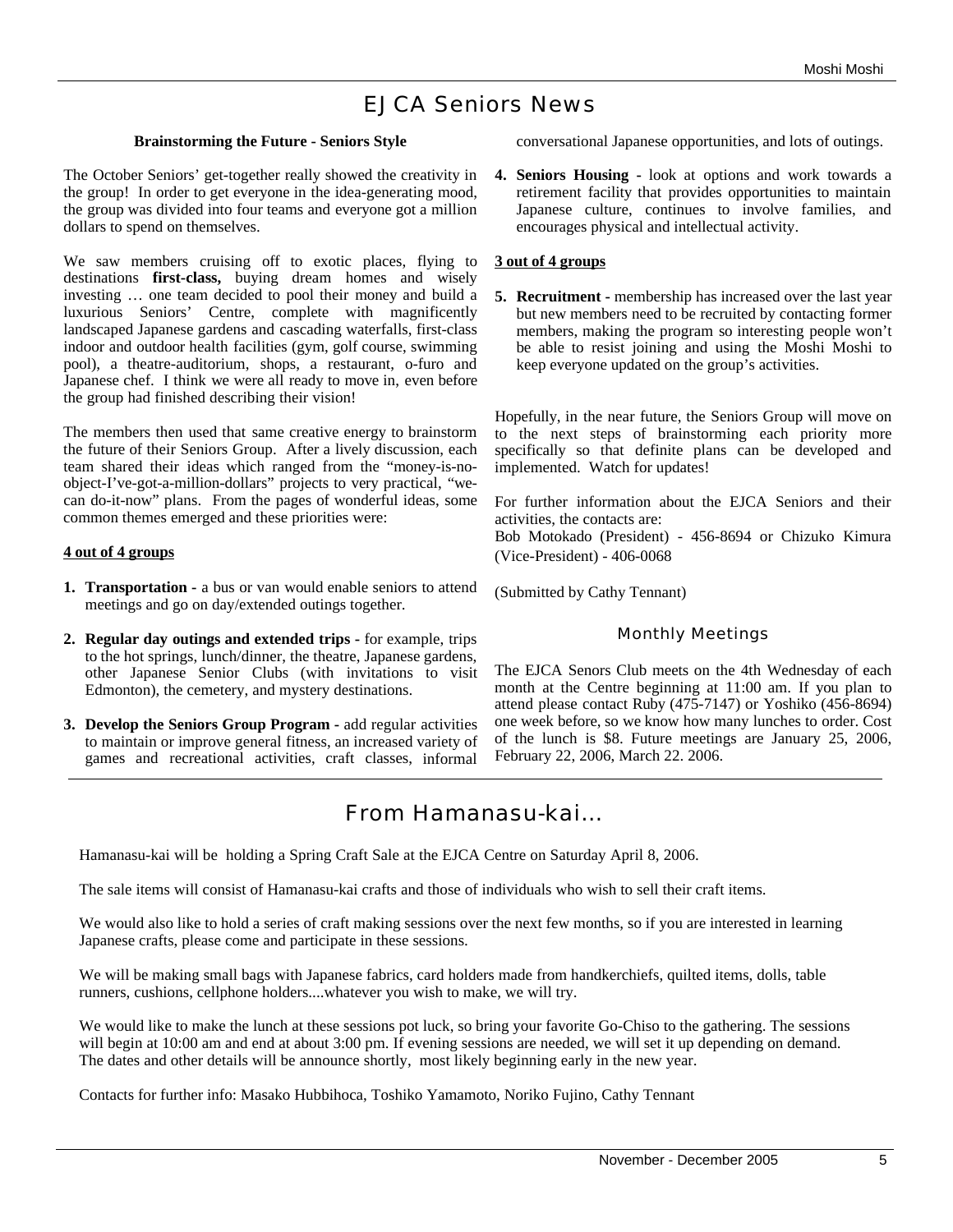# Bento-To-Go Update

The Bento Pilot Project was certainly successful in providing us with information about the benefits and challenges of implementing a meal-delivery program to individuals with mobility difficulties, problems with meal-preparation or are home-bound.

First, we would like to thank all the volunteers! Without volunteers to receive the o-bentos, and to prepare, deliver and serve the dinners, the Pilot Project could not have progressed from the idea stage to the test stage…so "domo arigato" to everyone involved! The volunteers not only diligently provided formal feedback through the survey, they also offered honest, thoughtful comments and suggestions throughout the pilot program.

At the time of the AGM in September, we were in the process of getting surveys completed by the Pilot Project volunteers; and then in October at the Retreat, the Board discussed the survey results. Although there is too much detail to include in this update, we'd like to share some of the overall feedback that came out of the surveys.

- 1. A permanent program is seen as positive and beneficial, regardless of frequency. Comments indicated that the meals were eagerly anticipated and enjoyed.
- 2. A weekly dinner program was considered ideal by most recipients but preparation/driver/server volunteers felt a monthly program would be a reasonable way to start.
- 3. The criteria for recipients was considered appropriate.
- 4. The meals met the objective of being varied, nutritious and tasty.
- 5. The majority of volunteers involved in the meal preparation and delivery would be interested in continuing to volunteer if there was a permanent program. However, it was felt that many more volunteers are needed because some volunteers had multiple jobs (e.g. preparing and delivering) on the same day.

Although not asked on the questionnaires, an additional benefit was mentioned by volunteers … the opportunity to meet, work with and get to know other members of the community (and to share many a laugh and recipe secret as we inexperienced "caterers" did our job).

Now we have a starting point and we know that an "O-bento" delivery program would be beneficial. So, in order to assess the feasibility of implementing a more permanent program, the Board will be reviewing recommendations that will help us more accurately determine:

- how much need exists (i.e. how many people would be interested)
- options for preparation (i.e. volunteers or commercial preparation)
- reasonable frequency and cost
- number of volunteers needed

The Board will be developing a strategy to obtain the information we need to go forward but if you have any thoughts, ideas or suggestions, please let us know. The future of the program is an EJCA Board priority for the coming year, so as we continue our discussions, we will keep everyone updated through the Moshi Moshi.

## Donations

EJCA gratefully acknowledges generous donations from the following:

Jayne Takahashi, Guelph, Ontario

Zak Murakami, Edmonton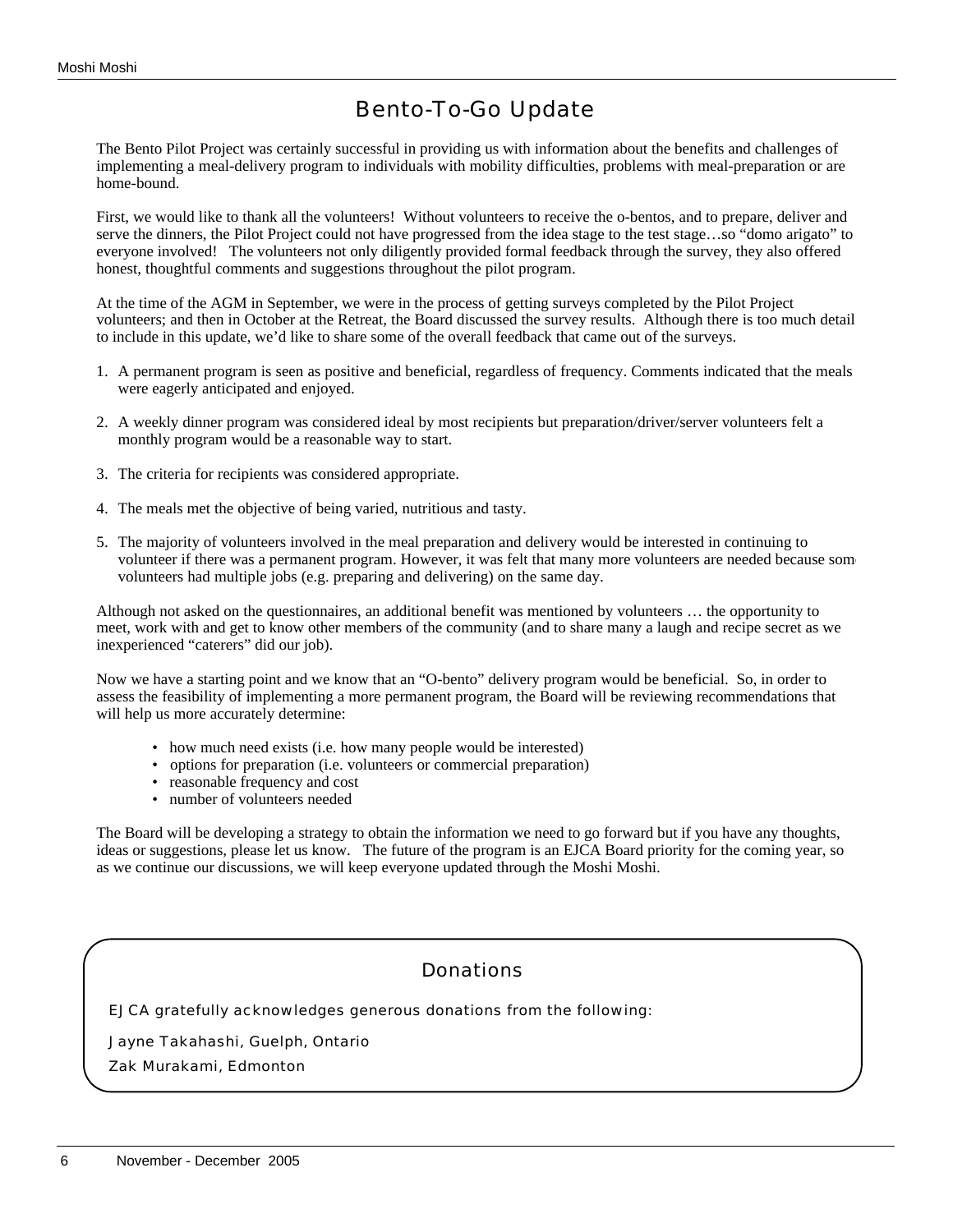## Edmonton Japanese Community Association Membership Benefits.....

For those who know the value of a dollar, one of the best membership deals around is an EJCA Membership.

Did you know..?

...that the Edmonton Japanese Community Association is a host to the following Japan-related clubs:

- EJCA Seniors
- Kita No Taiko Drummers
- Sabaki Go Club
- Gojukai Karate
- Chigir-e Art
- Calligraphy Art
- Awa Odori dance group
- Bonsai Plant Growing Club
- Ping Pong (Table Tennis)
- Japanese Active Group
- Himawari
- Kendo/Naginata Club
- Karaoke Singing Club
- Ikebana (Flower Arrangement) Lessons
- EJCA Art Club

...that the EJCA has activities for everyone throughout the year? The next one is December 10th...the Annual Christmas Party!

...that a membership is only \$15! Anyone can join! After 5 events, the money you save more than pays for the membership!!

..that a membership (form

at<http://www.ejca.org//membership.html> or on the back page of this issue of Moshi Moshi) brings the following benefits:

- 1. Moshi Moshi newsletter
- 2. Preferred admission at regular EJCA events
- 3. Children's gifts at the Christmas Party
- 4. Volunteer Appreciation Picnic
- 5. Free AGM dinner
- 6. Member rates for EJCA room rentals

...that the EJCA is always looking for volunteers for events, which brings its own rewards (make new friends, learning about Japanese cooking & culture, and so on)

For an overview of the EJCA and for a calendar of events, see the website <http://www.ejca.org/ejca/index.html>

PLEASE NOTE: Check your address label on you Moshi Moshi envelope for your membership expiry date. You can renew your membership from the EJCA website, by mail, or at the Christmas Party (or New Year Party).

## From the Moshi Moshi Archives...

Selected Articles from September, October & November/December 1985 Issues

#### *Editor Note:*

*Reprinted below are selected articles from Moshi Moshi from 20 years ago. Going back down memory lane shows that EJCAs energies were focussed on working towards obtaining our own Centre and supporting the Redress Movement.*

#### Fall Bazaar at Southgate

We are participating once again in the fall Charity Bazaar at Soutgate Shopping Centre on October 17th, 18th & 19th. There will be arts and handicrafts on sale and baked goods on SATURDAY only. An interesting addition this year will be a FLEA MARKET. This project was very successful at the Heritage Days. It's fall clean-up time....when your unwanted Japanese articles could become someone else's treasure. For further inquiries please call MRS. HUZINAGA; MRS.YUMIKO HOYANO; MRS.HUBBIHOCA, LUCY TAKAHASHI or FLO SHIKAZE.

Can you keep in mind some goodies for the BAKE SALE? Contacts will be made by phone. *(from the September 1985 issue of Moshi Moshi)*

THE ANNUAL BAZAAR at SOUTHGATE was held on October 17,18 and 19th with proceeds totalling \$1456.83. Of this, approximately \$200 will be retained as a starter for next year's projects, and the remainder was deposited to the Drop In Centre Account. The craft committee was headed by Mrs.es: FUJINAGA, HUBBIHOCA, TATEISHI, KANEDA and HOYANO, netted \$1130.70. A new feature for this year, were velvet shoe bags. The Flea Market, popular at the Heritage Days was again successful at the Bazaar. There were more than 20 volunteers helping in the craft section during the three days.

GAYLE SHAW once again convened the BAKE SALE, which took place on Sat. October 19th. Through the generous donations of a variety of goodies by the EJCA lady members, the intake totalled \$326.13.

We thank all the volunteers in making this another successful Bazaar!

*(from the November-December 1985 Moshi Moshi)*

#### NAJC UPDATE

1. President Art Miki has asked for an early meeting with the new minister of multiculturalism, Otto Jelinek, who is also sports minister.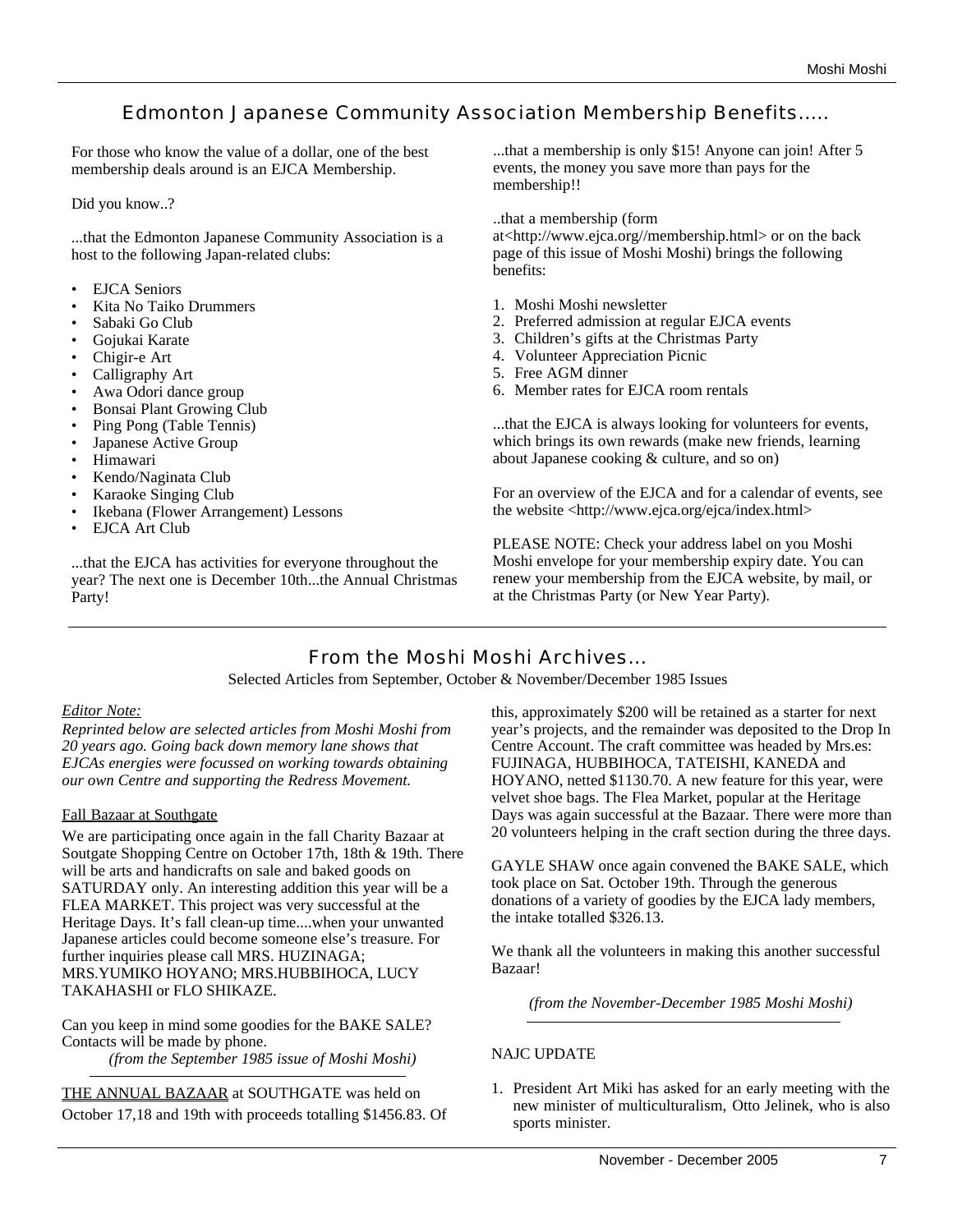- 2. An NAJC sponsored Calgary Education Conference is set for Sat. norm./afternoon on Nov. 2. Ann Sunahara will give the keynote, Art Miki will update the group on NAJC issues; resources leaders will be attending from Lethbridge, Edmonton, Vancouver and Winnipeg.
- 3. Taking advantage of President Miki's presence in Alberta, we have secured him for our own meeting on Friday evening, Nov. 1. It will be our first opportunity to meet the NAJC president.
- 4. In a special election Roger Obata of Toronto was elected NAJC V.P.
- 5. A National Council meeting has been scheduled for the long weekend, Nov 9, 10,11 at one of the Toronto Airport hotels. More on the Update in the next issue, especially for the

Nov. 1, Edmonton meeting with Art Miki

*(from the September 1985 issue)*

#### I & S PRODUCE CELEBRATES ITS 25th

Congratulations to JACK and BOB IWABUCHI, whose muti-million dollar, ultramodern operation is celebrating its 25th anniversary. Its background was derived from a Japanese pioneer, Mr. KIYOSHIKI IWABUCHI, in 1908 when he decided to become one of this provinces market gardeners. From there, sons JACK & BOB made it into what it is today, a corporation handling fresh produce; various forms of potatoes, peeled vegetables, salad fixin's, plus other forms of food services; groceries and frozen food products. Now a third generation, BOB Jr. is also involved in the family business.

I & S PRODUCE has been a great supporter and always a generous donor of our EJCA. Our heatiest wishes and continued success to you!

*(from the September 1985 issue)*

The EJGC Club Championship tournament was held on August 24/25th at the Stony Plain and Broadmoor Golf Courses. The winners were as follows:

Ladies: Ken Tada Low Gross - Mrs. FUNAKOSHI Low Net - Mrs. YASUKO HIRUKI

Men's: Low Gross - MARK KANO Seichi Kinoshita Low Net - BEN SHIKAZE

On September 8th the Consul General 2-man (person) team

challenge was held at the JR Golf course. It was real 'red, caught a glimpse of blue ones to, flannel (even a toque was seen for the entire 18 holes) wearing day. But, the ardent golfers enjoyed their last tournament of the successful season. The team of MARK KANO & TAK OHKI emerged victorious and won the awards. Later, at the clubhouse, thanks to KYU OTAKI, we warmed up with delicious butajiru (a hearty pork soup), yakiniku, rice and variety of tsukemono. At this mini wind-up the trophies and prizes for the club tourneys were given out. Again a great year for the golfers, thanks to the personnel who did an excellent job and to TAK NAGATA, a non golfer (and his good wife SACHIKO) who always help at all the tournaments!

*(from the September 1985 issue)*

#### TED AOKI RETURNS TO VANCOUVER

Dr. Ted Aoki, Professor Emeritus of Secondary Education, retired June 30, 1985 and is now back in Vancouver (he left there initially in 1942, and again after three years at UBC in 1978). "When I returned to U of A as Department Chair, I promised June we would return to Vancouver when I retire." He will be busy for the foreseeable future with visiting stints at various universities. Edmonton's loss is Vancouver's gain.

Some of the Lethbridge amd Taber people remember Ted as an emergetic coach as well as an excellent teacher. He is a UBC Commerce grad, class of 1941, and moved into education while working in the coal mines of the Crows Nes Pass when he saw an ad for teachers. He had to get a special pass to enter Calgary for normal school certification and his first appointment was to a Hutterite School.

At a function hosted by the Board of Governors, The Folio reports: Professor Aoki began with the Dept of Secondary Education in 1964 as an Assistant Professor. He became Dept. Chair in 1978, and as a result of his contribution to curriculum theory, program evaluation and social studies curriculum and theory, he has been honored by having an award named after him. The "T. Ted Aoki Award" was established by the editorial board of the *Journal of Curriculum Theorizing* which will donate \$1,000 to the student that submits the best essay that exemplifies Dr. Aoki's scholarship.

*(from the November/December 1985 issue)*

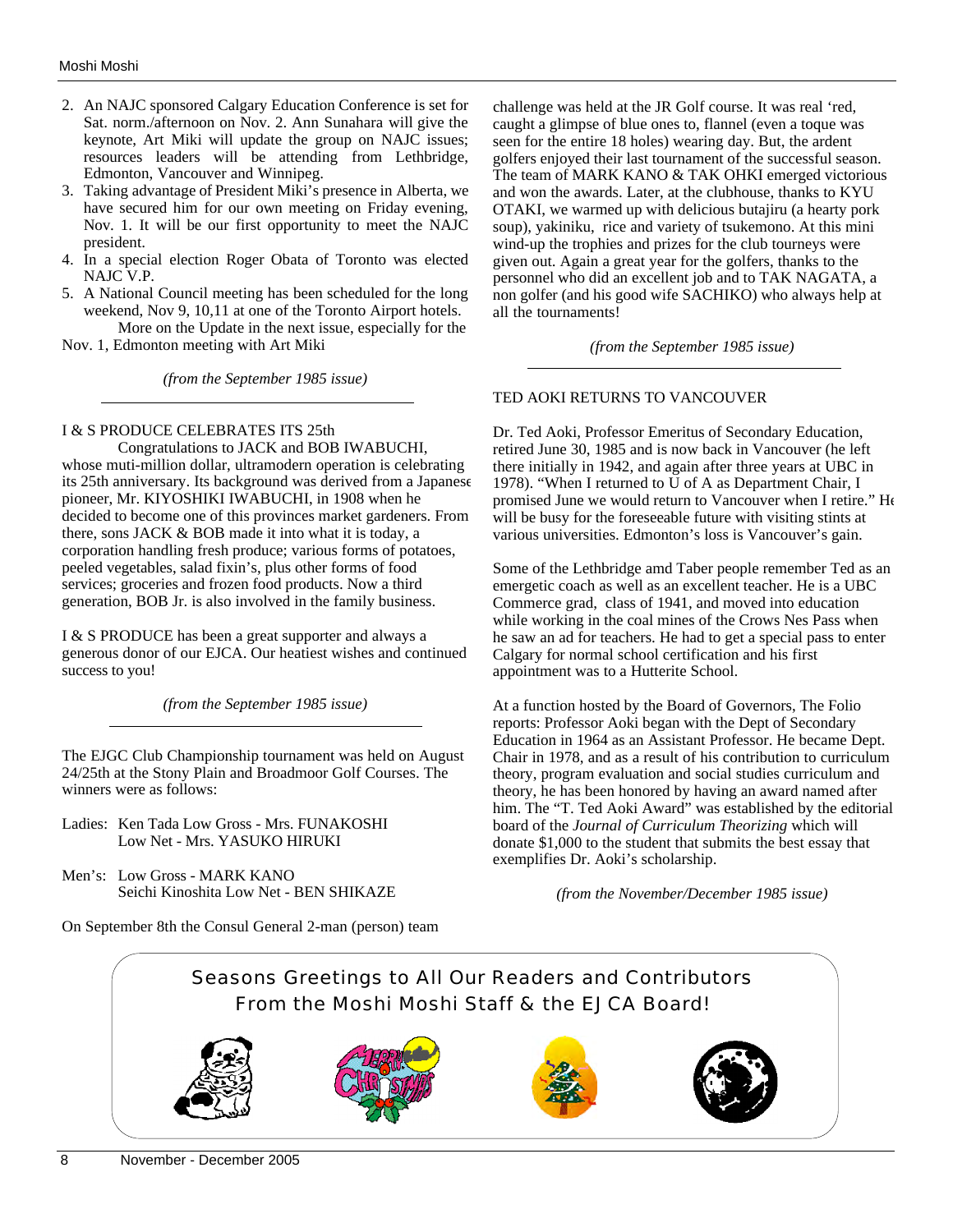# 『]快適』『清潔』をお求めのあなたへ

*Enjoy the comfort of the latest hi-tech bidet*

*Unlike a traditional bidet, you sit on a heated seat while using the multi-functions of the Personal Hygiene System.* 



**For information or purchase, please contact ASA (Aita Sales Agent) Phone (780) 922-4313 Fax (780) 922-4593 e-mail: msaita@oanet.com**

## MACHIDA COMPUTER SYSTEMS

Custom Assembled Computers Televisions \* Electronics \* VCR's (Sales and Service) David Machida (dmachida@telus.net)

90 Garnet Crescent Sherwood Park, AB T8A-2S4 Ph/780 467-5377

# TONY the TAILOR

ALTERATION SPECIALIST JUNKO DARASENG

Specializing in LEATHER, FUR & SHEEPSKIN All types of mens & ladies clothes, coats & jackets

2nd Fl. 10145 - 104 Street Edmonton, Alberta T5J 0Z9 **Telephone 426-4654**

Open - Monday-Saturday

# YOSHIO SUMIYA

Barrister, Solicitor & Notary Public

**FREE INITIAL CONSULTATION Weekend, Home and Hospital Appointments**

**General Law Practice Including:**

**Personal Injury and Accident**

*No Fees until your case resolved Lower Fees, More Money to YOU Fee by Percentage of Recovery*



**Business Divorce and Custody Employment Criminal Wills and Estates Real Estate**

**Unit 309, 10405 Saskatchewan Drive Edmonton, Alberta T6E 4R9**

**Phone: (780) 917-3356 Fax: (780) 437-5788**

# 寿司わさび

*Sushi WASABI*

**5714 - 111 Street Edmonton, AB**

**Business Hours**

Tues-Thurs: 11 AM - 1:30 PM; 5 PM - 9:30 PM Fri: 11 AM - 1:30 PM; 5 PM - 10 PM Sat: 5 PM - 10 PM Sundays & Holidays: 5 PM - 9 PM CLOSED Mondays

> **Phone: 433-0533 Fax: 413-4138**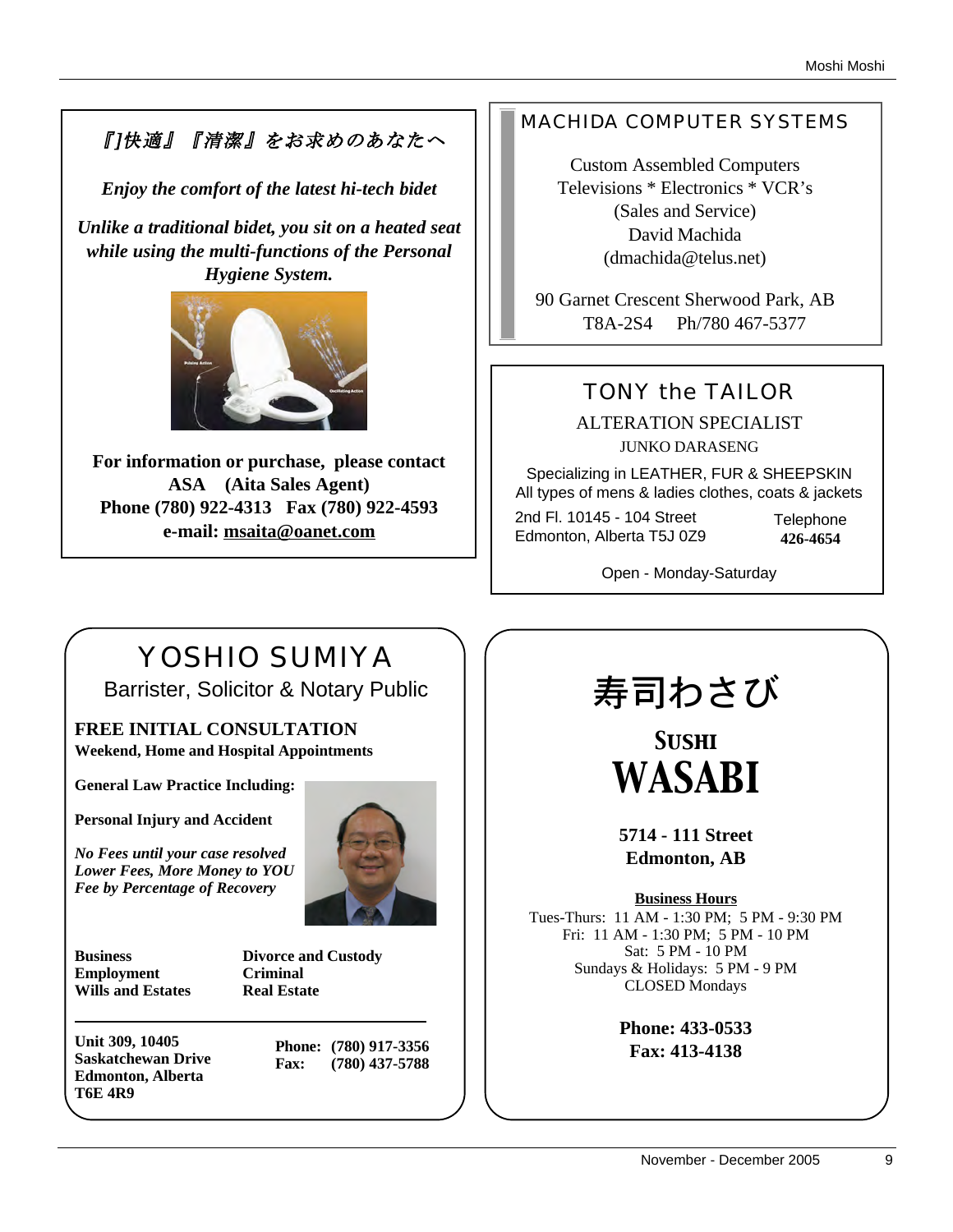#### Moshi Moshi

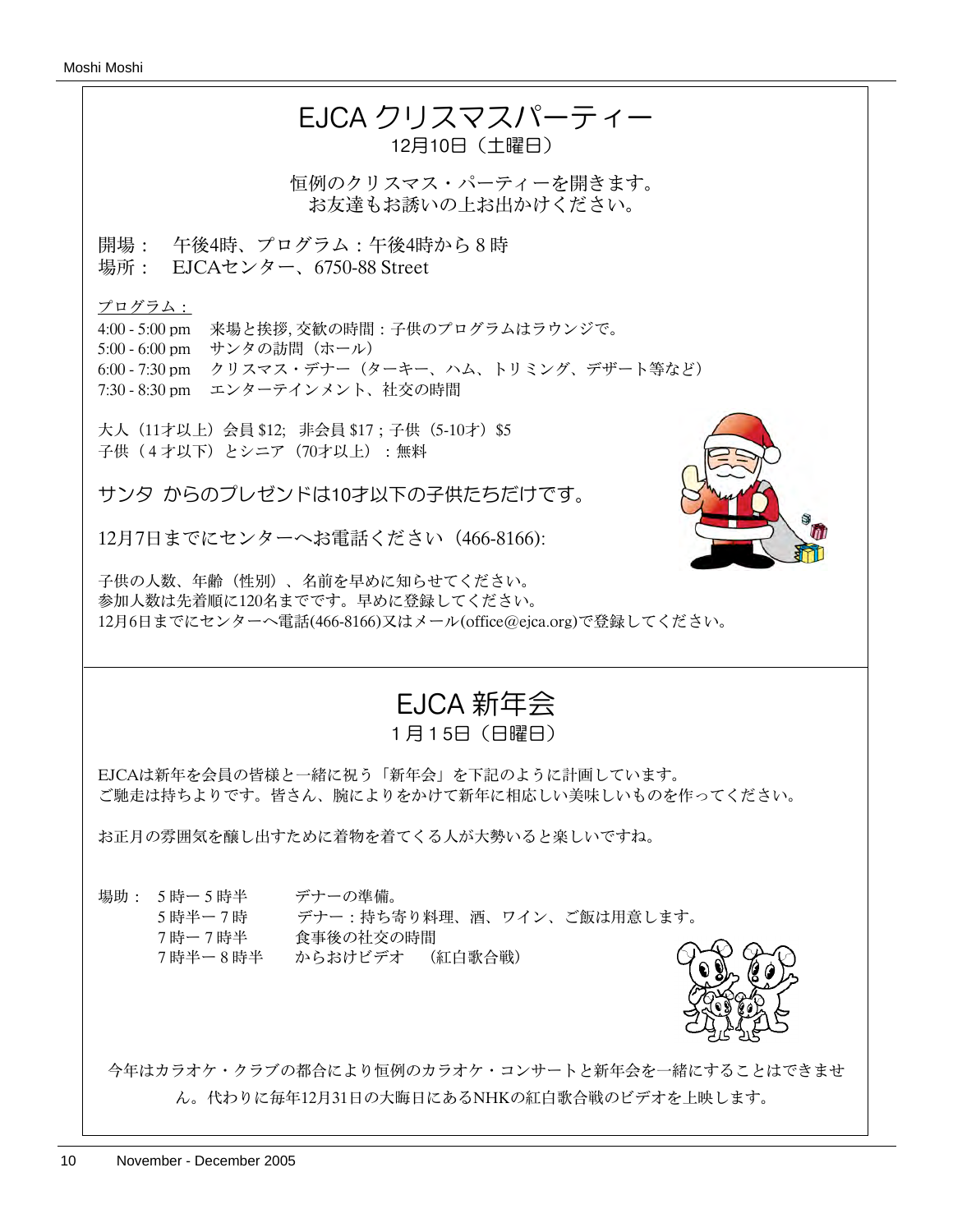# EJCA会長の言葉

マイク・ムラカミ

皆さんこんにちは。

11月は平原州の景色がこれから来白い毛布を予期して静止して いるような時期です。もちろんこれからのクリスマス、新年 会、スケート、雪かき、氷の上をスラロムのように運転した り、でこぼこな道などを予想する時期でもあります。また EJCAのクリスマスや新年会の準備が始まる時期でもありま す。

サンタ、子供達へのプレゼント、美味しい食事を提供するの12 月10日のEJCAクリスマス・パーティーはいつも子供達には人 気があります。またカラオケ・クラブのエンターテインメン ト、ドアー・プライズ、持ち寄りデナーがある新年会は1月15 日です。新年会に参加することで新年を始めて下さい。これら の両イベントはEJCA会員、関連クラブ・メンバー、新来者に とって知り合いのネットワークを広げ、一緒に楽しい時を持つ 良い機会です。お友達、家族の皆さんとご一緒にお出かけくだ さい。早めに登録をお忘れなく。

始めに、増子恵美新副領事をエドモントンへお迎えし、次の任 地インドのカルカッタへ向かわれる竹内総領事と竹内夫人との お別れの会をしました。それぞれの新任地でのご活躍をお祈り します。

EJCA会員と知り合いになりコミュニティーと関連を持つ最良 の方法は恒例のクリスマス・パーティー、新年会、ヘリテージ 祭の日本館などでボランティアーとなって助けることです。 「もしもし」の"成長の機会"欄を見てあなたの趣味と時間に 合うボランティアー活動を選んで下さい。私たちは年齢や文化 背景に関係なく新しい人たちと働くことでユニークな才能や見 地を見いだすことを望んでいます。私たちのセンターは日本庭 園がある建物だけではありません。そこでは友人関係を作り上 げ、相互援助し、情報交換をし、若い人たち、親の世代、また 他のコミュニティー・メンバーの場所なのです。

「コミュニティーとは各会員が何かを与え、何か特別の物を与 えることが出来る、

何か得意なことを与えることができる場所です。各会員のギフ トはコミュニティー全体にとって大切なもので、ギフトの全て がユニークで独特な物です。コミュニティーが各会員へ与える ギフトとは役割であり関係である」ーエド・マ-ガソン

10月1-2日のウイークエンドにはECJAはセンターで全日系人 協会年(NAJC)次総会を開催する名誉に浴しました。カナダ各地 からNAJCに出席した代表者のほとんどがEJCAがホスト役を勤 めたこの年次総会は非常に楽しいもっとも成功した会であった とのことでした。AGM 晩さん会の料理を担当したチームはす ばらしいデナーを提供してくれました。晩餐会のBBQアルバー タ・ビーフ、テイバー・コーンとポテト、サラダとデザートは EJCAボランティアー・ケイターラーはソリー・サワダ、サン ディー・ナカシマ、スコット・サトン、モニカ・ジョンソン、 ミチコ・カワシマ、イディー・ナガタとキャシー・テナントで した。

生け花と各テーブルにお花を飾って下さった岡本夫人とノリ コ・オーイシ:会議の間や晩餐会でキッチンやホールで手伝っ ていただいたレイ・ツジ、ジョー・スミヤ、リック・ヒラタ: 会議中のレコーディングを担当したデーブ・トラウトマン、 ザック・ムラカミ、ジム・ホヤノ:「豆腐戦争」と「小鳥物 語」を上演していただいたミエコ・オーウチ、ジャレット・マ ツナガーターンブルとコンクリート・セアターの皆さんには特 別の感謝をいたします。「豆腐戦争」は多くの好評を博しまし た。日系コミュニティーから大勢の皆さんがこのイベントに参 加してくれました。特にしばらく会わなかった人たちも参加し 一夕を一緒に楽しみました。

NAJC/EJCA/AGM準備委員会は各地からの代表者の送迎、宿 泊、ウエスト・エドモントン・モールへのツアー、晩餐会、ホ テルでのホスピタリティー・ルーム、晩餐会のエンターテイン メントなど全てを計画しました。委員会員はユミコとジム・ホ ヤノ、タック・オーキ、キャシー・テナント、モニカ・ジョン ソン、ダイヨー・サワダ、ジョー・スミヤ、マイク・ムラカ ミ。名前を落としたかもしれない皆さんも含めて、皆さんの貢 献に感謝いたします。NAJC・AGMのすばらしい写真を見たい 方はNAJCのウエブサイトをご覧下さい。www.najc.ca

2005年に戦争で引き起こされた人種差別をモスラム人社会に見 ることは驚きまた悲しいことです。人種差別は今ではもっとも 馬鹿げたことであると考えていましたが、現実には人間の記憶 とは儚いものです。残念ながら、一世や二世は人種差別の政策 の醜い結果をはっきり覚えているのです。力強いフィルム 「Caught in Between - What We Call Home in times of War」を NAJC・AGMで上映し、一世や二世の良い反応からヘンリー・ コジマ(NAJC会長)はこのDVDをNAJCの各支部へ送り、そこ のコミュニティーを分かち合うことになりました。EJCAはまた アルバータ大学のインターナショナル・ウイーク (1月30日ー2 月3日)にユナイテッド・ネーションズ・アソシエーション、 エドモントン支部との共催で同フィルムを上映し続いて20分間 の質問の時間を持つことになりました。会話を持つことで人種 で文化を分割しようとする人たちの勝利を否定するのです。

以前にEJCAの年次総会で上映した優れたドキュメンタリー 「CaughtinBetween」(www.caughtinbetween.org)は敵とされた人 たちが米国における自由とは何かを問う物語で、人々が市民の 権利と人権を勝ち取るために一緒に立ち上がる力を描いたもの です。戦争と人種差別がホロコストや1942-49年の23、000人の 日系カナダと112,000人の日系アメリカ人のインターンメントを 引き起こしました。9/11や7/7後の反応と「テロへの戦争」がエ ドモントンや周辺のアラブ、モスラム、南アジア人コミュニ ティーに61年前に実日系人が被ったと平行する「反動に対す る恐怖」と市民権違反を引き起こしました。このフィルムを見 たい方はインターナショナル・ウイークのウエブサイト、 www.international.ualberta.caを見て下さい。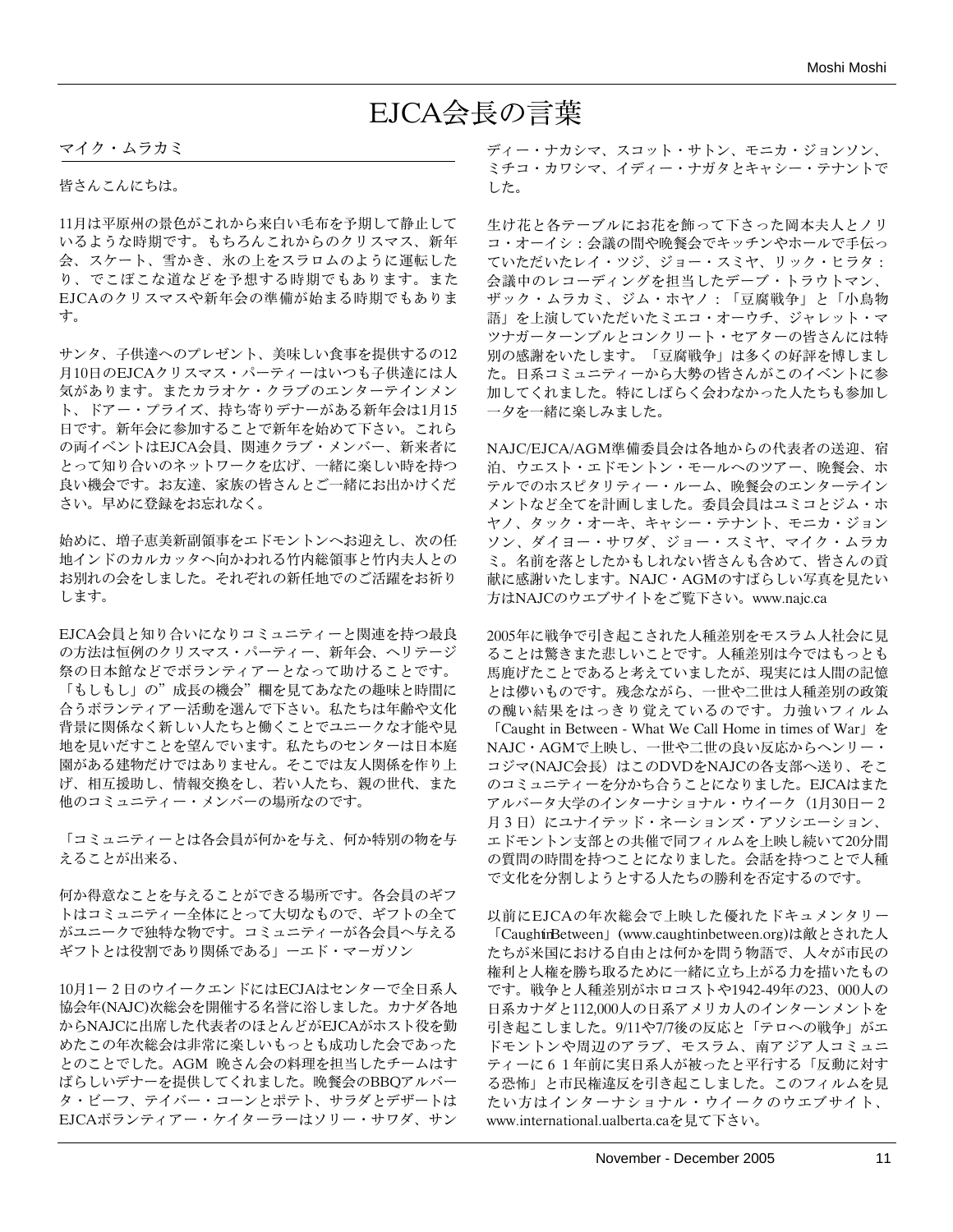11月5日、EJCA役員会はリトリートで、EJCAのミッション/ビ ジョンを支持し維持するための現在のセンターのあり方と将来の コミュニティー・プログラムについて検討する機会を持ちまし た。沢山のエネルギーと詳細な考慮がいかにして現存のEJCAプ ログラムを効果的に維持し、目的を持ってパートナーシップを築 くかに注ぎ込まれた ー カナダにおける日本ヘリテージにもと づいた健全性を維持するダイナミックなコミュニティー作りを奨 励する ー 多重文化エドモントンに於いて異なる文化背景を持 つ人たちの間で尊敬と和を促進する。次号の「もしもし」に役員 会リトリートの報告がありますので注目してください。

効果的に仕事をするために役員会はコミュニティー・メンバーか

ら定期的に意見を聞くことが必要です。あなたのコメントや提 案を役員までお知らせ下さい。

EJCA役員会を代表して、季節の挨拶をお送りします。



# EJCAシニア・ニュース

#### シニア・ブレイン・ストーミング

10月のシニア・グループの会合ではこのグループの創造性を如 実に示しました。グループ全員を「アイデアを提供しやすい」 状態にするために4チームに分かれ、各自が100万ドルをも らったと仮定して「自分のためにだけ」それを使うとすればど うするかを考えました。

メンバーはエキゾチックな場所へのクルーズに行き、ファース トクラスで旅行し、家を買って上手に投資すしました⋯一つの グループは皆のお金を集めて豪華なシニア・ホームを建てるこ とにしました。そこにはすばらしい日本庭園があり、大きな滝 があり、ゴルフコース、スイミング・プールなど一流のヘルス 施設があり、劇場があり、お店やレストランがあり、お風呂が あり、日本食のシェフがいて⋯このグループが全部を説明し終 わる前にもう私たちはすぐにでもそこへ入りたいと思いまし た。

メンバーは同じ創造力を働かせてシニア・グループの将来につ いても「知恵」をしぼりました。活発な話し合いの後各チーム はそれぞれのグループの'アイデア'を分ちあいました。それ は「お金は問題じゃない。100万ドルがあるのだから」プロ ジェクトからとても現実的な「今できるアイデア」と幅があり ました。何ページものすばらしいアイデアから共通の願望が浮 かびました。それらを下記に見て下さい。

#### 4グループ全部が挙げたアイデア:

- 1. 交通の便(トランスポーテーション)ーバスかバンがあると シニアがミーティングに出たり、日帰り旅行をしたり一緒に 外出できる。
- 2. 定期的な日帰り旅行と少し長い旅行ー例えば、温泉、ランチ やデナー、ショー、日本庭園へ行ったり、他の日系シニア・ グループを訪問したり(エドモントンへも招待したり)、お 墓へ行ったり、知らされていない所へ行ったりしたい(ミス テリー・デスティネーション)。
- 3. シニア・グループのプログラムを立てる一健康を保ち/増 進する定期的な活動、ゲームやレクレーションを増やす、 クラフト・クラス、インフォーマルな日本語会話の機会、 もっとたくさんの外出がしたい。
- 4. シニア・ハウジングー日本文化を維持し、家族も参加し、 身体的精神的活動を奨励するためのリタイアメント・ファ シリティーのいろいろな面を検討する。

#### 4グループのうち3グループが挙げたアイデア

5. メンバーへを増やすー過去数年グループのメンバーは増え たが新しいメンバーが増えることが望ましい。以前に来て いた人たちに連絡する、興味のあるプログラムを組むこと で新メンバーを惹き付ける、「もしもし」を通じてグルー プの活動を多くの人たちに知らせる。

シニア・グループは次のステップとして近い将来これらのアイ デアについて「知恵しぼり」を通してもっと的確な方法を考え だし、計画を立てそれを実行に移すことになります。報告をご 期待ください。

EJCAシニア・グループについてのインフォーメーションや活 動については下記の方々へ連絡してください。 ボブ・モトカド(会長)456-8694, チズコ・キムラ(副会長) 406-0068

#### 毎月のミーティング

EJCAシニア・クラブは毎第4水曜日にセンターで会合を持ち ます。午前11時からです。もしご出席される場合はランチを注 文する都合上、ルビー (475-7147) かヨシコ (456-8694) へ一週 間前に連絡してください。ランチの費用は8ドルです。これか らのミーティングは来年の1月25日、2月22日、3月22日です。

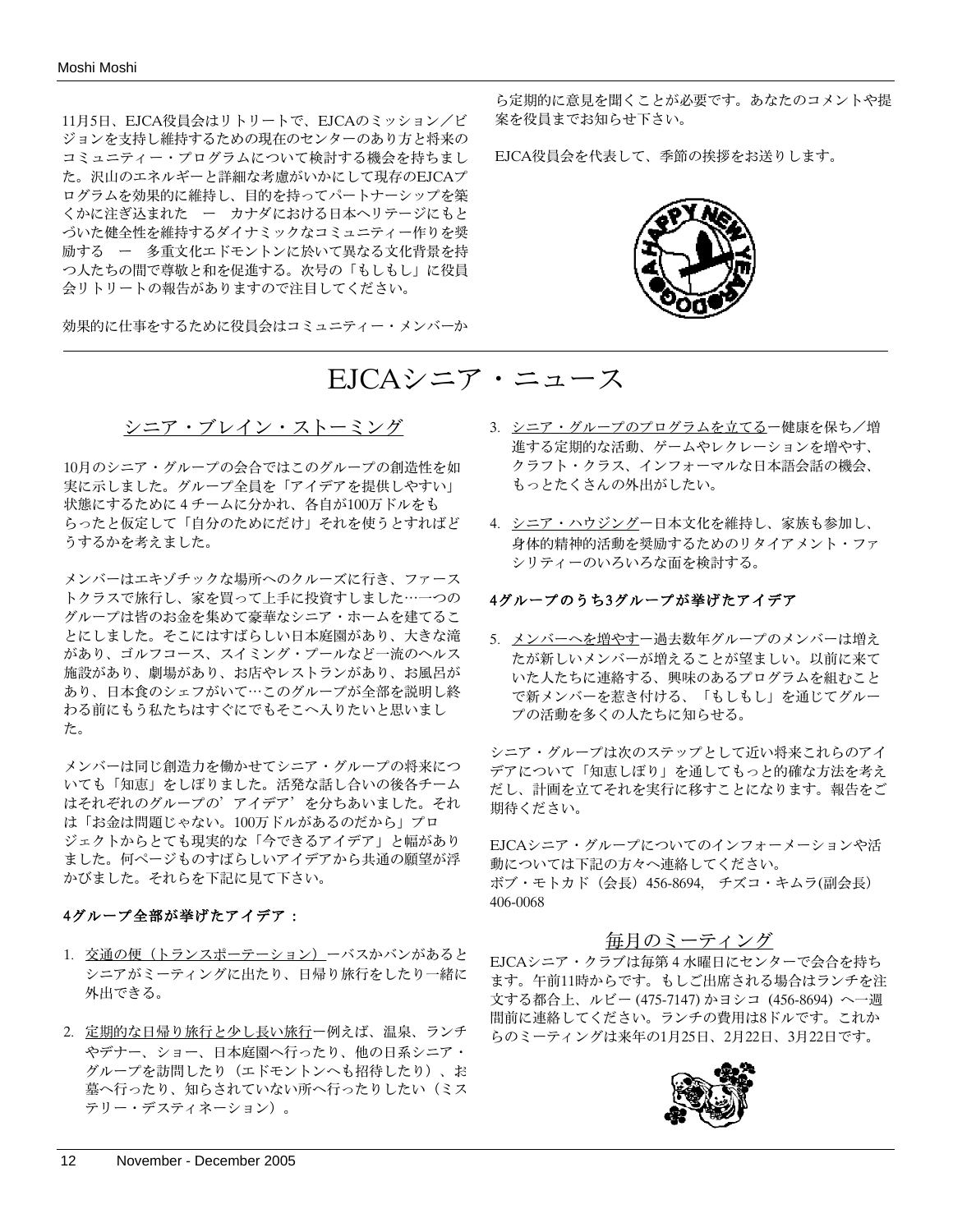# 骨粗鬆症について

#### 骨粗鬆症とは?

骨粗鬆症(osteoporosis)の語源はporps bones (穴がたくさんある 骨)つまり骨が脆くカスカスになり、屈んだり重い買い物袋を 持ち上げたりすると骨が砕けてしまう病状のことで、骨の破砕 は主に腰、背骨、手首部分に起こります。

#### 骨粗鬆症にかかりやすい人とは?

骨粗鬆症は北米に住む何百万人もの高齢者に見られる病気で、 カナダでは1400万人が骨粗鬆症と診断されています。つまり50 才以上の女性では4分の1に、男性では8分の1に骨粗鬆症の症 状が見られます。骨粗鬆症は高齢者だけでなく若者にも起こる 病気です。

#### 骨粗鬆症の原因

骨粗鬆症の原因は究明されておりません。長い年月のうちに骨 の構造はじょじょに退化していきますが、健常な人に比べて骨 粗鬆症にかかっている人には、その退化がより早く見られるの が現実です。骨粗鬆症にかかりやすい要因には下記が挙げられ ています。

- ・ 女性
- ・ 50才以上
- ・ エストロゲンのレベルが減少する閉経後
- ・ 長期にわたるホルモン異常
- ・ 子宮摘出経験者や45才以上の閉経期をむかえた女性
- ・ カルシュウムやビタミンDの不足
- ・ 家族に骨粗鬆症患者がいる場合
- ・ 過去に骨折経験のある場合
- ・ 喫煙者
- ・ 運動不足
- ・ ヨーロッパやアジア系人種
- ・ 生まれつき骨が細く華奢な人
- ・ カフェイン(一日コーヒー、紅茶又はコーラを3杯以上飲み 続ける場合)
- ・ アルコール(一日2杯以上のみ続ける場合)
- ・ 薬の過剰常用(コルチゾン、プレドニゾン、抗けいれん 薬、甲状腺ホルモン、アルミニウム入り酸中和剤)
- ・ 原発性副甲状腺機能亢進症

これらはあくまで要因であり、該当する人全てが骨粗鬆症にか かると言う訳ではありません。

骨粗鬆症の初期症状としては背丈の縮み、上部背中の湾曲、首 の痛み、外傷の無い骨折などが見られます。

骨粗鬆症を予防するには?

- ・ ウォーキング、ジョギング、階段の上がり下り、ダンスや ダンベル体操などの体重負荷運動を日頃から行い、骨を丈 夫に保ちましょう。
- ・ カルシュウムやビタミンDを多く含む健康に良い食事を心が けましょう。ビタミンは強化ミルクの接取や、毎日10-15 分間ほど日光浴を行うことで身体に多く取り入れることが できます。カルシュウムとビタミンDを食事から充分に摂取 できない場合はサプリメントで補う方法もあります。
- ・ タバコは吸わず、お酒もほどほどにしましょう(一日グラ ス一杯程度)コーヒーやお茶、ソフトドリンクに含まれる カフェインは体内のカルシュウムを減少させるのでなるべ く飲む両を減らしましょう。
- ・ 更年期の場合はエストロゲン療法により骨粗鬆症を防ぐこ とができます。

骨粗鬆症の可能性の高い人に対して、医者は通常骨密度精査や 食事や活動レベルの改善、場合によっては薬の服用などを勧め ています。

骨粗鬆症について詳しい情報をご希望の方はカナダ骨粗鬆症協 会(Osteoporosis Society of Canada)へ電話で問い合わせるか(1- 800-463-6842)、同協会ウエブサイト(www.osteoporosis.ca)をご 覧ください。

## はまなす会から

はまなす会は春のクラフト・セールを予定しています。まだ日程は決まっていませんが多分4月になるでしょう。

このセールでは会の物も売りますが個人で売りたい人たちも歓迎します。このセールを目標として何回かのクラフト作りの 機会をセンターで企画しています。日本のクラフトに関心のある方はどうぞ参加してください。

和布で小物を作ったり、ハンカチーフでカード入れを作ったり、キルトを習ったり、人形やクッション、テーブルラン ナー、セルフォン入れ等など…またもし作りたいものがありましたら試してみましょう。

この集まりでは毎回を持ち寄りランチとしましょう。美味しいご馳走を持って来て下さい。朝10時から午後3時ころまでを 考えています。もし夜のセッションが必要な人たちには要求の度合いによって夜の部も考えましょう。確かな日程は後ほど お知らせしますので注意していてください。

連絡:マサコ・ハビオカ、トシコ・ヤマモト、ノリコ・フジノ、キャシー・テナント

## *abababa*ran Br